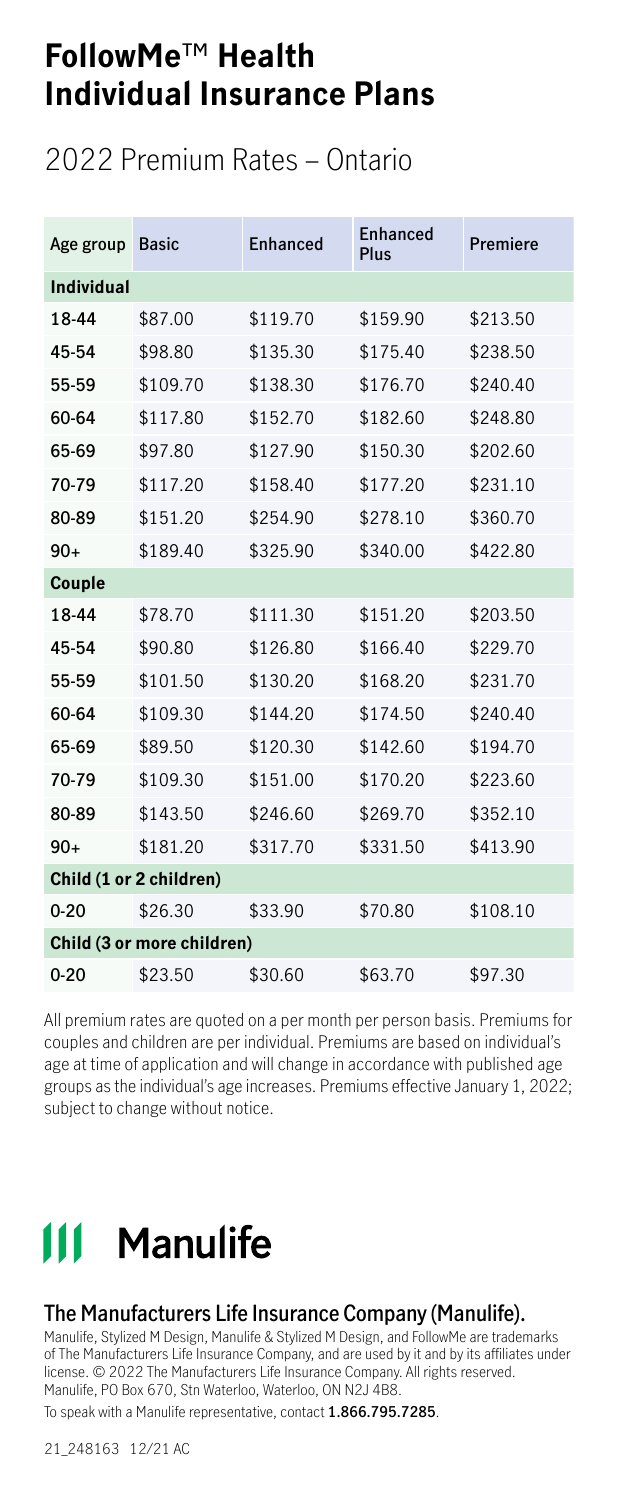### 2022 Premium Rates – Alberta

| Age group         | <b>Basic</b>               | Enhanced | Enhanced<br>Plus | Premiere |
|-------------------|----------------------------|----------|------------------|----------|
| <b>Individual</b> |                            |          |                  |          |
| 18-44             | \$80.40                    | \$104.10 | \$141.70         | \$189.40 |
| 45-54             | \$93.10                    | \$121.10 | \$158.90         | \$216.80 |
| 55-59             | \$103.70                   | \$128.90 | \$166.10         | \$226.50 |
| 60-64             | \$109.20                   | \$138.50 | \$167.50         | \$229.80 |
| 65-69             | \$89.50                    | \$108.80 | \$128.40         | \$184.60 |
| 70-79             | \$97.30                    | \$120.90 | \$138.80         | \$190.30 |
| 80-89             | \$106.80                   | \$160.20 | \$181.30         | \$246.80 |
| $90+$             | \$137.80                   | \$215.60 | \$228.10         | \$291.50 |
| Couple            |                            |          |                  |          |
| 18-44             | \$72.20                    | \$95.90  | \$133.10         | \$179.80 |
| 45-54             | \$84.70                    | \$112.60 | \$150.30         | \$207.50 |
| 55-59             | \$95.30                    | \$120.50 | \$157.30         | \$217.60 |
| 60-64             | \$101.00                   | \$130.40 | \$159.10         | \$221.10 |
| 65-69             | \$81.50                    | \$101.30 | \$121.30         | \$176.30 |
| 70-79             | \$88.80                    | \$113.80 | \$132.00         | \$182.50 |
| 80-89             | \$98.70                    | \$151.60 | \$173.30         | \$238.20 |
| $90+$             | \$129.90                   | \$207.30 | \$219.90         | \$282.40 |
|                   | Child (1 or 2 children)    |          |                  |          |
| $0 - 20$          | \$25.50                    | \$32.70  | \$66.90          | \$102.00 |
|                   | Child (3 or more children) |          |                  |          |
| $0 - 20$          | \$23.30                    | \$29.30  | \$60.20          | \$91.50  |

All premium rates are quoted on a per month per person basis. Premiums for couples and children are per individual. Premiums are based on individual's age at time of application and will change in accordance with published age groups as the individual's age increases. Premiums effective January 1, 2022; subject to change without notice.

# **111 Manulife**

#### **The Manufacturers Life Insurance Company (Manulife).**

Manulife, Stylized M Design, Manulife & Stylized M Design, and FollowMe are trademarks of The Manufacturers Life Insurance Company, and are used by it and by its affiliates under license. © 2022 The Manufacturers Life Insurance Company. All rights reserved. Manulife, PO Box 670, Stn Waterloo, Waterloo, ON N2J 4B8.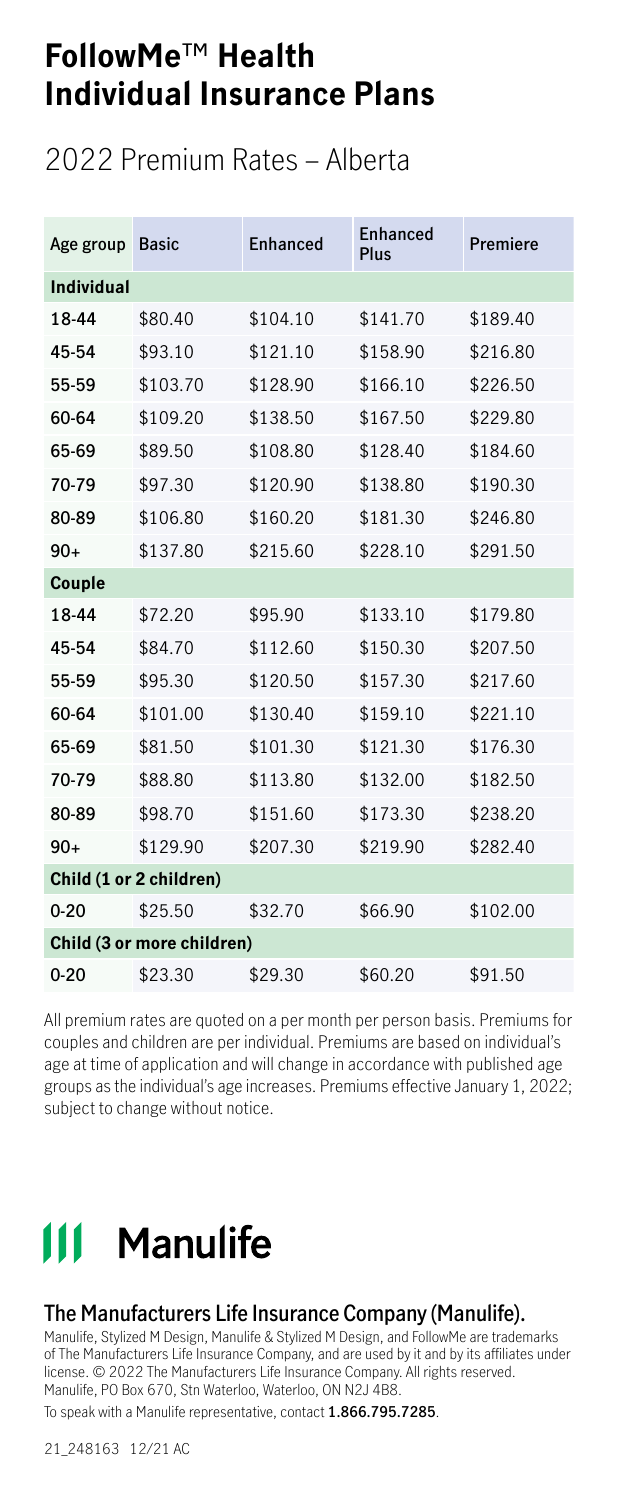### 2022 Premium Rates – British Columbia

| Age group         | <b>Basic</b>               | Enhanced | Enhanced<br>Plus | Premiere |  |  |  |  |
|-------------------|----------------------------|----------|------------------|----------|--|--|--|--|
| <b>Individual</b> |                            |          |                  |          |  |  |  |  |
| 18-44             | \$81.90                    | \$108.60 | \$145.20         | \$190.50 |  |  |  |  |
| 45-54             | \$94.60                    | \$125.50 | \$161.50         | \$215.80 |  |  |  |  |
| 55-59             | \$105.20                   | \$132.30 | \$168.10         | \$224.60 |  |  |  |  |
| 60-64             | \$111.10                   | \$143.50 | \$171.50         | \$229.80 |  |  |  |  |
| 65-69             | \$86.80                    | \$114.10 | \$134.00         | \$177.30 |  |  |  |  |
| 70-79             | \$98.00                    | \$136.30 | \$153.90         | \$199.30 |  |  |  |  |
| 80-89             | \$114.70                   | \$182.50 | \$202.20         | \$263.40 |  |  |  |  |
| $90+$             | \$158.20                   | \$255.40 | \$266.90         | \$329.10 |  |  |  |  |
| Couple            |                            |          |                  |          |  |  |  |  |
| 18-44             | \$74.00                    | \$100.20 | \$136.50         | \$180.60 |  |  |  |  |
| 45-54             | \$86.50                    | \$116.80 | \$152.70         | \$206.90 |  |  |  |  |
| 55-59             | \$96.80                    | \$124.20 | \$159.80         | \$215.50 |  |  |  |  |
| 60-64             | \$102.70                   | \$135.20 | \$163.10         | \$220.80 |  |  |  |  |
| 65-69             | \$78.70                    | \$106.10 | \$126.30         | \$169.80 |  |  |  |  |
| 70-79             | \$90.20                    | \$128.40 | \$146.60         | \$191.40 |  |  |  |  |
| 80-89             | \$106.70                   | \$174.10 | \$194.00         | \$255.30 |  |  |  |  |
| $90+$             | \$149.70                   | \$247.00 | \$258.60         | \$320.20 |  |  |  |  |
|                   | Child (1 or 2 children)    |          |                  |          |  |  |  |  |
| $0 - 20$          | \$24.30                    | \$31.80  | \$64.50          | \$96.00  |  |  |  |  |
|                   | Child (3 or more children) |          |                  |          |  |  |  |  |
| $0 - 20$          | \$22.10                    | \$28.70  | \$58.00          | \$86.60  |  |  |  |  |

All premium rates are quoted on a per month per person basis. Premiums for couples and children are per individual. Premiums are based on individual's age at time of application and will change in accordance with published age groups as the individual's age increases. Premiums effective January 1, 2022; subject to change without notice.

# **111 Manulife**

#### **The Manufacturers Life Insurance Company (Manulife).**

Manulife, Stylized M Design, Manulife & Stylized M Design, and FollowMe are trademarks of The Manufacturers Life Insurance Company, and are used by it and by its affiliates under license. © 2022 The Manufacturers Life Insurance Company. All rights reserved. Manulife, PO Box 670, Stn Waterloo, Waterloo, ON N2J 4B8.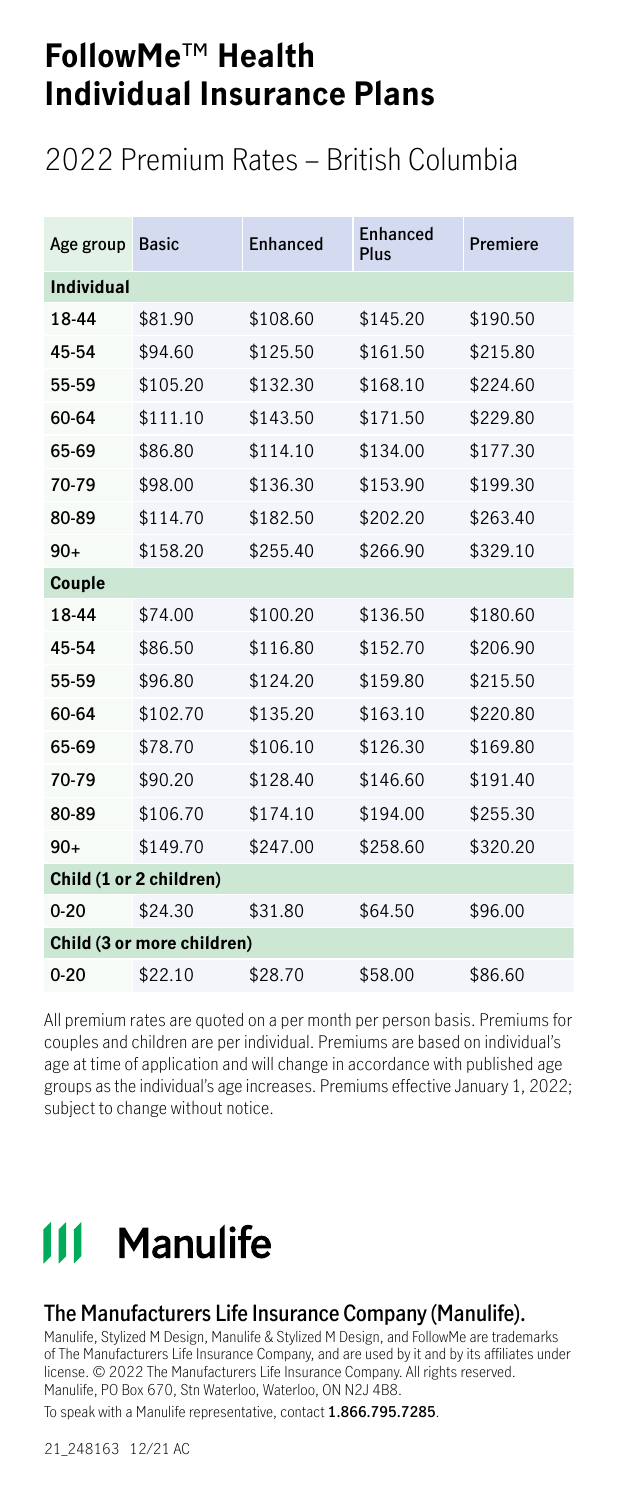### 2022 Premium Rates – Manitoba

| Age group         | <b>Basic</b>               | <b>Fnhanced</b> | Enhanced<br>Plus | Premiere |
|-------------------|----------------------------|-----------------|------------------|----------|
| <b>Individual</b> |                            |                 |                  |          |
| 18-44             | \$80.40                    | \$106.00        | \$141.10         | \$185.90 |
| 45-54             | \$92.50                    | \$124.70        | \$159.90         | \$215.10 |
| 55-59             | \$103.00                   | \$132.20        | \$167.00         | \$224.20 |
| 60-64             | \$108.40                   | \$142.60        | \$169.90         | \$228.80 |
| 65-69             | \$107.00                   | \$144.80        | \$164.30         | \$220.60 |
| 70-79             | \$118.70                   | \$168.50        | \$186.50         | \$246.60 |
| 80-89             | \$135.10                   | \$207.00        | \$227.60         | \$303.50 |
| $90+$             | \$173.50                   | \$276.10        | \$288.30         | \$369.70 |
| Couple            |                            |                 |                  |          |
| 18-44             | \$72.20                    | \$97.70         | \$132.50         | \$176.00 |
| 45-54             | \$84.20                    | \$116.00        | \$151.00         | \$205.80 |
| 55-59             | \$94.40                    | \$123.10        | \$158.30         | \$214.90 |
| 60-64             | \$100.20                   | \$134.00        | \$161.50         | \$219.90 |
| 65-69             | \$98.70                    | \$136.20        | \$156.20         | \$212.50 |
| 70-79             | \$110.40                   | \$160.20        | \$178.70         | \$238.20 |
| 80-89             | \$126.90                   | \$198.80        | \$219.20         | \$294.90 |
| $90+$             | \$165.20                   | \$267.70        | \$280.00         | \$360.80 |
|                   | Child (1 or 2 children)    |                 |                  |          |
| $0 - 20$          | \$24.60                    | \$31.80         | \$63.60          | \$95.20  |
|                   | Child (3 or more children) |                 |                  |          |
| $0 - 20$          | \$22.20                    | \$28.60         | \$57.00          | \$85.60  |

All premium rates are quoted on a per month per person basis. Premiums for couples and children are per individual. Premiums are based on individual's age at time of application and will change in accordance with published age groups as the individual's age increases. Premiums effective January 1, 2022; subject to change without notice.

# **111 Manulife**

#### **The Manufacturers Life Insurance Company (Manulife).**

Manulife, Stylized M Design, Manulife & Stylized M Design, and FollowMe are trademarks of The Manufacturers Life Insurance Company, and are used by it and by its affiliates under license. © 2022 The Manufacturers Life Insurance Company. All rights reserved. Manulife, PO Box 670, Stn Waterloo, Waterloo, ON N2J 4B8.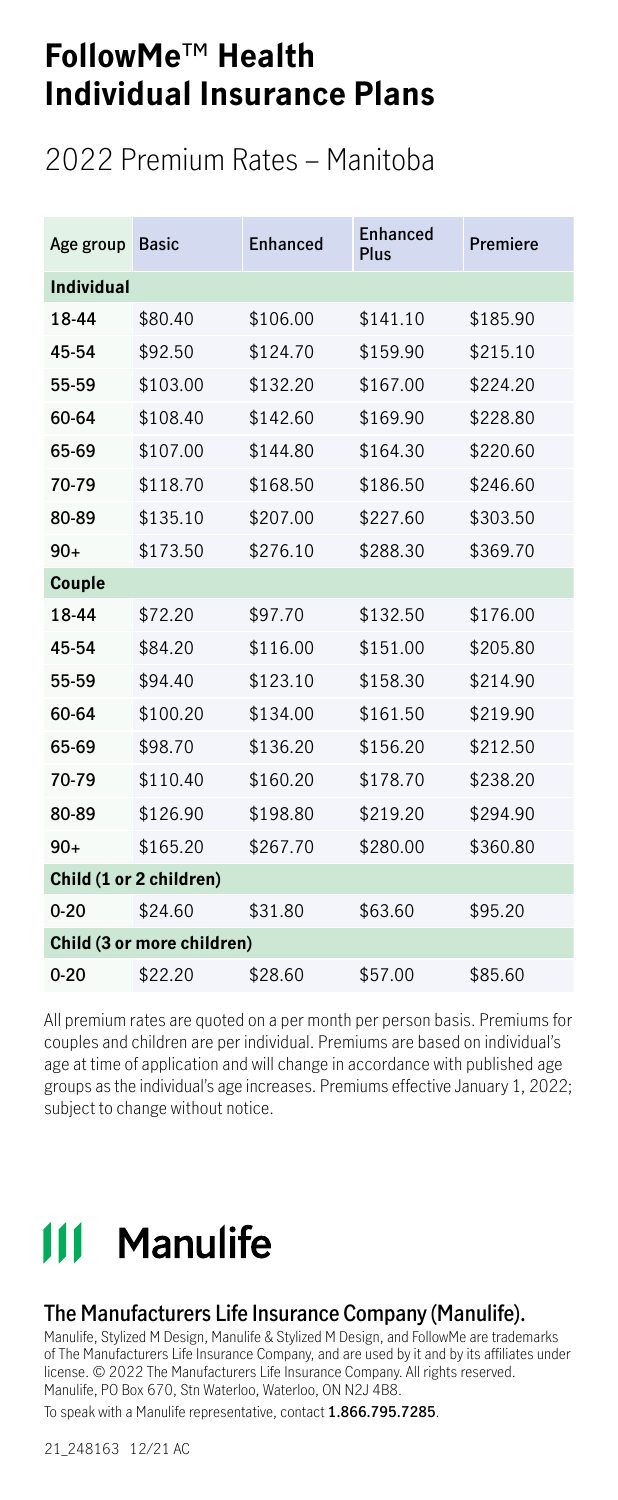### 2022 Premium Rates – New Brunswick

| Age group         | <b>Basic</b>               | Enhanced | Enhanced<br>Plus | Premiere |
|-------------------|----------------------------|----------|------------------|----------|
| <b>Individual</b> |                            |          |                  |          |
| 18-44             | \$88.00                    | \$117.10 | \$154.50         | \$204.70 |
| 45-54             | \$102.60                   | \$139.30 | \$177.60         | \$237.70 |
| 55-59             | \$113.70                   | \$147.00 | \$184.70         | \$246.70 |
| 60-64             | \$120.60                   | \$160.10 | \$188.60         | \$253.00 |
| 65-69             | \$120.40                   | \$163.00 | \$183.70         | \$245.30 |
| 70-79             | \$133.60                   | \$190.10 | \$208.90         | \$274.30 |
| 80-89             | \$150.90                   | \$231.70 | \$252.90         | \$335.90 |
| $90+$             | \$205.00                   | \$323.20 | \$335.60         | \$427.00 |
| Couple            |                            |          |                  |          |
| 18-44             | \$80.10                    | \$109.00 | \$146.10         | \$194.50 |
| 45-54             | \$94.30                    | \$130.70 | \$168.40         | \$228.00 |
| 55-59             | \$105.20                   | \$138.50 | \$175.60         | \$237.40 |
| 60-64             | \$112.30                   | \$151.00 | \$180.10         | \$244.10 |
| 65-69             | \$112.20                   | \$154.70 | \$175.80         | \$236.90 |
| 70-79             | \$125.30                   | \$181.60 | \$200.80         | \$266.10 |
| 80-89             | \$143.00                   | \$223.50 | \$245.10         | \$327.00 |
| $90+$             | \$196.60                   | \$314.80 | \$327.90         | \$418.20 |
|                   | Child (1 or 2 children)    |          |                  |          |
| $0 - 20$          | \$27.40                    | \$35.10  | \$68.80          | \$103.10 |
|                   | Child (3 or more children) |          |                  |          |
| $0 - 20$          | \$24.60                    | \$31.80  | \$62.10          | \$93.10  |

All premium rates are quoted on a per month per person basis. Premiums for couples and children are per individual. Premiums are based on individual's age at time of application and will change in accordance with published age groups as the individual's age increases. Premiums effective January 1, 2022; subject to change without notice.

# **111 Manulife**

#### **The Manufacturers Life Insurance Company (Manulife).**

Manulife, Stylized M Design, Manulife & Stylized M Design, and FollowMe are trademarks of The Manufacturers Life Insurance Company, and are used by it and by its affiliates under license. © 2022 The Manufacturers Life Insurance Company. All rights reserved. Manulife, PO Box 670, Stn Waterloo, Waterloo, ON N2J 4B8.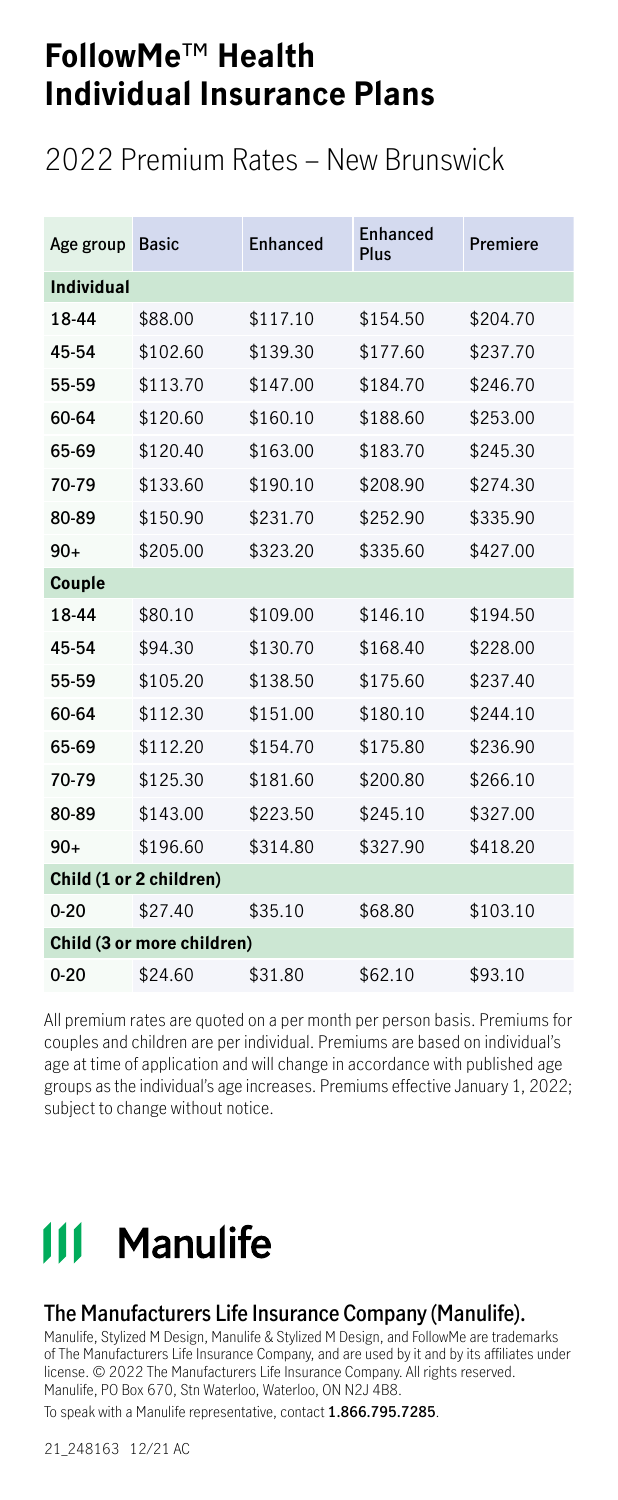### 2022 Premium Rates – Newfoundland and Labrador

| Age group               | <b>Basic</b>               | <b>Fnhanced</b> | <b>Enhanced</b><br>Plus | Premiere |  |
|-------------------------|----------------------------|-----------------|-------------------------|----------|--|
| <b>Individual</b>       |                            |                 |                         |          |  |
| 18-44                   | \$82.30                    | \$109.50        | \$146.00                | \$191.50 |  |
| 45-54                   | \$95.60                    | \$129.80        | \$167.00                | \$222.20 |  |
| 55-59                   | \$106.00                   | \$136.40        | \$172.90                | \$230.70 |  |
| 60-64                   | \$111.80                   | \$147.50        | \$176.10                | \$235.70 |  |
| 65-69                   | \$110.00                   | \$149.10        | \$169.80                | \$226.00 |  |
| 70-79                   | \$122.80                   | \$174.40        | \$193.90                | \$253.60 |  |
| 80-89                   | \$140.60                   | \$215.40        | \$237.00                | \$312.80 |  |
| $90+$                   | \$190.00                   | \$300.00        | \$313.90                | \$395.30 |  |
| Couple                  |                            |                 |                         |          |  |
| 18-44                   | \$74.30                    | \$101.20        | \$137.40                | \$181.50 |  |
| 45-54                   | \$87.20                    | \$120.70        | \$157.80                | \$212.90 |  |
| 55-59                   | \$97.40                    | \$127.90        | \$164.70                | \$221.40 |  |
| 60-64                   | \$103.30                   | \$139.10        | \$167.80                | \$226.90 |  |
| 65-69                   | \$101.90                   | \$140.60        | \$161.70                | \$217.80 |  |
| 70-79                   | \$114.70                   | \$166.20        | \$185.80                | \$245.00 |  |
| 80-89                   | \$132.30                   | \$207.00        | \$228.90                | \$303.80 |  |
| $90+$                   | \$181.60                   | \$291.70        | \$305.20                | \$386.60 |  |
| Child (1 or 2 children) |                            |                 |                         |          |  |
| $0 - 20$                | \$24.30                    | \$31.90         | \$64.40                 | \$96.50  |  |
|                         | Child (3 or more children) |                 |                         |          |  |
| $0 - 20$                | \$22.10                    | \$28.70         | \$57.90                 | \$86.80  |  |

All premium rates are quoted on a per month per person basis. Premiums for couples and children are per individual. Premiums are based on individual's age at time of application and will change in accordance with published age groups as the individual's age increases. Premiums effective January 1, 2022; subject to change without notice.

# 111 Manulife

#### **The Manufacturers Life Insurance Company (Manulife).**

Manulife, Stylized M Design, Manulife & Stylized M Design, and FollowMe are trademarks of The Manufacturers Life Insurance Company, and are used by it and by its affiliates under license. © 2022 The Manufacturers Life Insurance Company. All rights reserved. Manulife, PO Box 670, Stn Waterloo, Waterloo, ON N2J 4B8.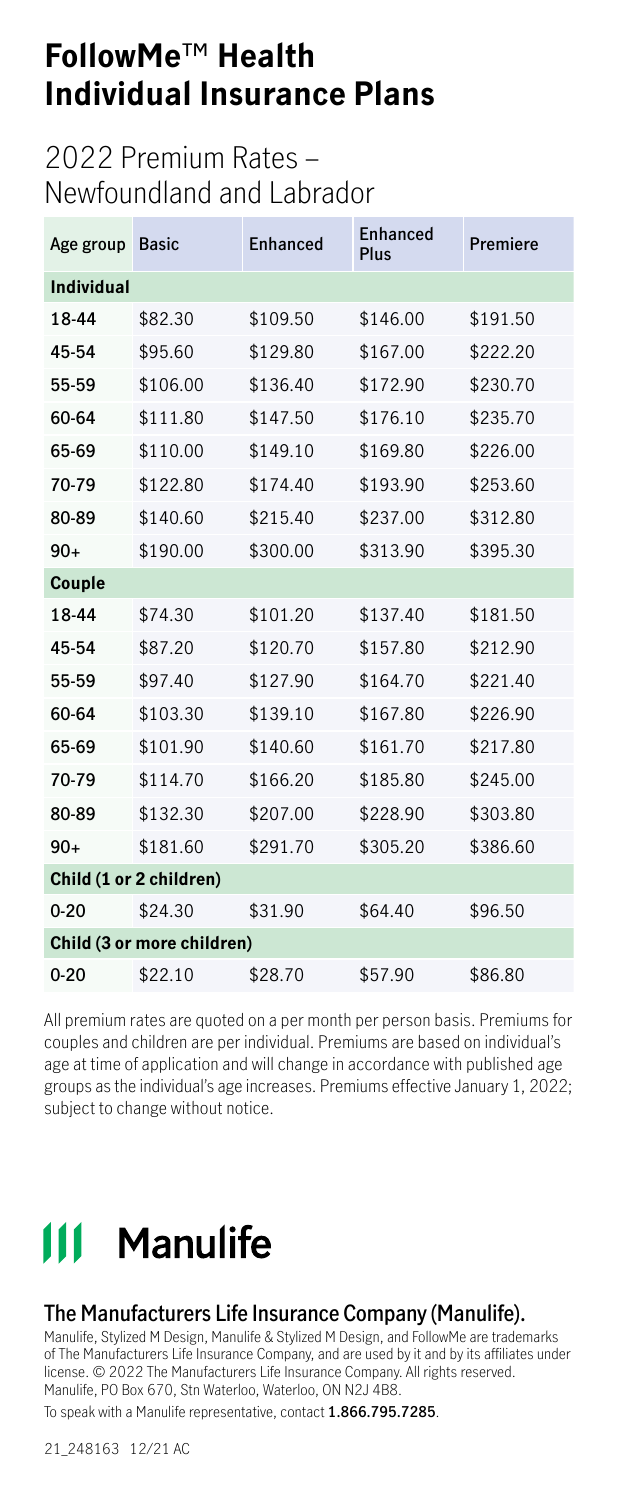### 2022 Premium Rates – Nova Scotia

| Age group         | <b>Basic</b>               | <b>Fnhanced</b> | <b>Fnhanced</b><br>Plus | Premiere |
|-------------------|----------------------------|-----------------|-------------------------|----------|
| <b>Individual</b> |                            |                 |                         |          |
| 18-44             | \$85.20                    | \$113.30        | \$148.40                | \$194.80 |
| 45-54             | \$98.60                    | \$133.90        | \$169.60                | \$225.90 |
| 55-59             | \$109.50                   | \$141.40        | \$175.80                | \$234.40 |
| 60-64             | \$116.00                   | \$153.80        | \$180.10                | \$240.40 |
| 65-69             | \$87.60                    | \$121.60        | \$141.30                | \$186.30 |
| 70-79             | \$99.00                    | \$145.40        | \$163.10                | \$209.70 |
| 80-89             | \$115.20                   | \$183.10        | \$201.90                | \$262.60 |
| $90+$             | \$164.40                   | \$264.20        | \$275.20                | \$337.50 |
| Couple            |                            |                 |                         |          |
| 18-44             | \$76.90                    | \$104.80        | \$139.50                | \$185.10 |
| 45-54             | \$90.60                    | \$125.10        | \$160.10                | \$216.50 |
| 55-59             | \$101.00                   | \$132.70        | \$167.40                | \$225.30 |
| 60-64             | \$107.70                   | \$145.10        | \$171.50                | \$231.40 |
| 65-69             | \$79.40                    | \$113.50        | \$133.30                | \$178.40 |
| 70-79             | \$91.20                    | \$137.30        | \$154.80                | \$201.40 |
| 80-89             | \$107.20                   | \$174.90        | \$194.00                | \$253.80 |
| $90+$             | \$156.00                   | \$256.00        | \$266.90                | \$328.80 |
|                   | Child (1 or 2 children)    |                 |                         |          |
| $0 - 20$          | \$26.10                    | \$33.80         | \$65.30                 | \$97.10  |
|                   | Child (3 or more children) |                 |                         |          |
| $0 - 20$          | \$23.40                    | \$30.20         | \$59.00                 | \$87.20  |

All premium rates are quoted on a per month per person basis. Premiums for couples and children are per individual. Premiums are based on individual's age at time of application and will change in accordance with published age groups as the individual's age increases. Premiums effective January 1, 2022; subject to change without notice.

# **111 Manulife**

#### **The Manufacturers Life Insurance Company (Manulife).**

Manulife, Stylized M Design, Manulife & Stylized M Design, and FollowMe are trademarks of The Manufacturers Life Insurance Company, and are used by it and by its affiliates under license. © 2022 The Manufacturers Life Insurance Company. All rights reserved. Manulife, PO Box 670, Stn Waterloo, Waterloo, ON N2J 4B8.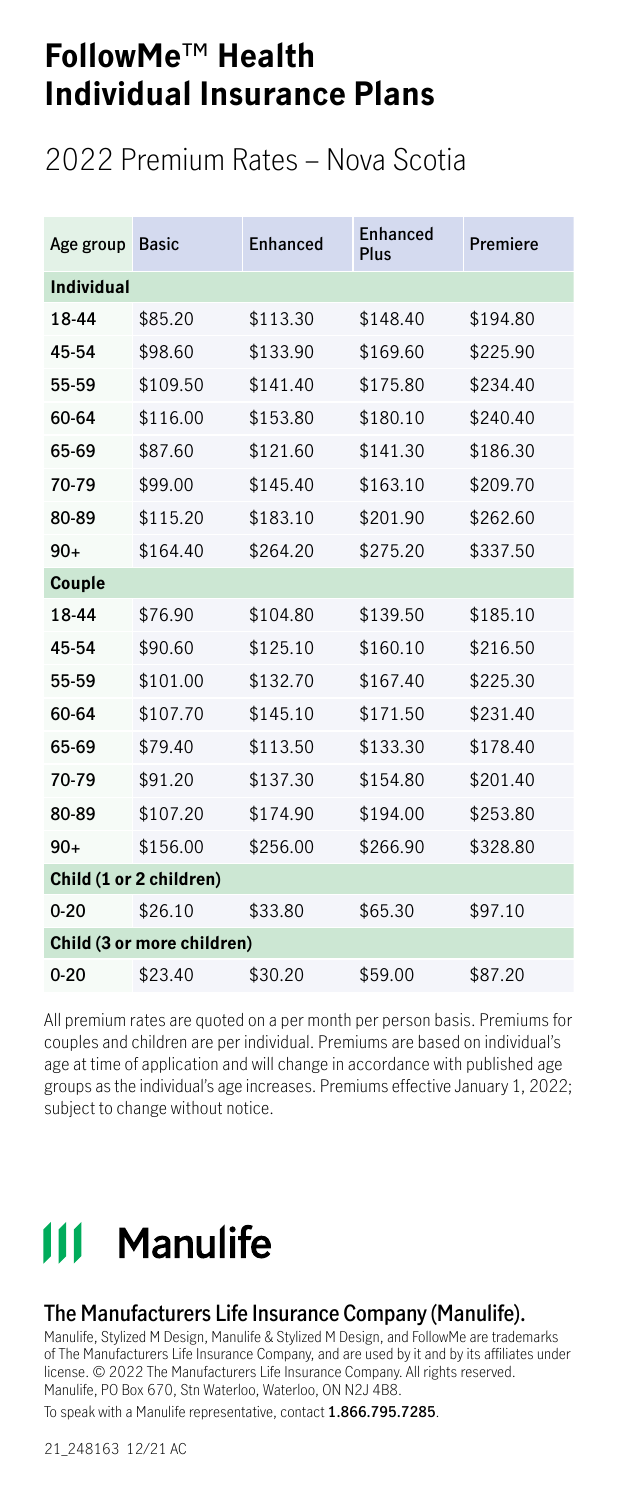### 2022 Premium Rates – Prince Edward Island

| Age group         | <b>Basic</b>               | <b>Fnhanced</b> | Enhanced<br>Plus | Premiere |
|-------------------|----------------------------|-----------------|------------------|----------|
| <b>Individual</b> |                            |                 |                  |          |
| 18-44             | \$86.10                    | \$114.40        | \$152.10         | \$200.70 |
| 45-54             | \$100.00                   | \$135.80        | \$174.30         | \$233.30 |
| 55-59             | \$111.00                   | \$143.00        | \$180.90         | \$241.90 |
| 60-64             | \$117.10                   | \$155.20        | \$184.90         | \$247.60 |
| 65-69             | \$103.40                   | \$142.10        | \$163.50         | \$217.10 |
| 70-79             | \$116.20                   | \$167.80        | \$186.40         | \$243.10 |
| 80-89             | \$132.90                   | \$207.30        | \$228.30         | \$299.70 |
| $90+$             | \$184.60                   | \$293.60        | \$305.90         | \$382.10 |
| Couple            |                            |                 |                  |          |
| 18-44             | \$78.10                    | \$106.10        | \$143.50         | \$190.70 |
| 45-54             | \$91.50                    | \$127.00        | \$165.00         | \$223.60 |
| 55-59             | \$102.10                   | \$134.50        | \$172.10         | \$233.00 |
| 60-64             | \$108.90                   | \$146.60        | \$176.10         | \$238.90 |
| 65-69             | \$95.60                    | \$133.80        | \$155.20         | \$209.10 |
| 70-79             | \$108.10                   | \$159.30        | \$178.60         | \$234.40 |
| 80-89             | \$125.00                   | \$199.10        | \$220.00         | \$291.00 |
| $90+$             | \$176.20                   | \$285.20        | \$297.60         | \$373.10 |
|                   | Child (1 or 2 children)    |                 |                  |          |
| $0 - 20$          | \$26.30                    | \$34.00         | \$68.10          | \$102.00 |
|                   | Child (3 or more children) |                 |                  |          |
| $0 - 20$          | \$23.90                    | \$30.70         | \$61.50          | \$91.50  |

All premium rates are quoted on a per month per person basis. Premiums for couples and children are per individual. Premiums are based on individual's age at time of application and will change in accordance with published age groups as the individual's age increases. Premiums effective January 1, 2022; subject to change without notice.

# **111 Manulife**

#### **The Manufacturers Life Insurance Company (Manulife).**

Manulife, Stylized M Design, Manulife & Stylized M Design, and FollowMe are trademarks of The Manufacturers Life Insurance Company, and are used by it and by its affiliates under license. © 2022 The Manufacturers Life Insurance Company. All rights reserved. Manulife, PO Box 670, Stn Waterloo, Waterloo, ON N2J 4B8.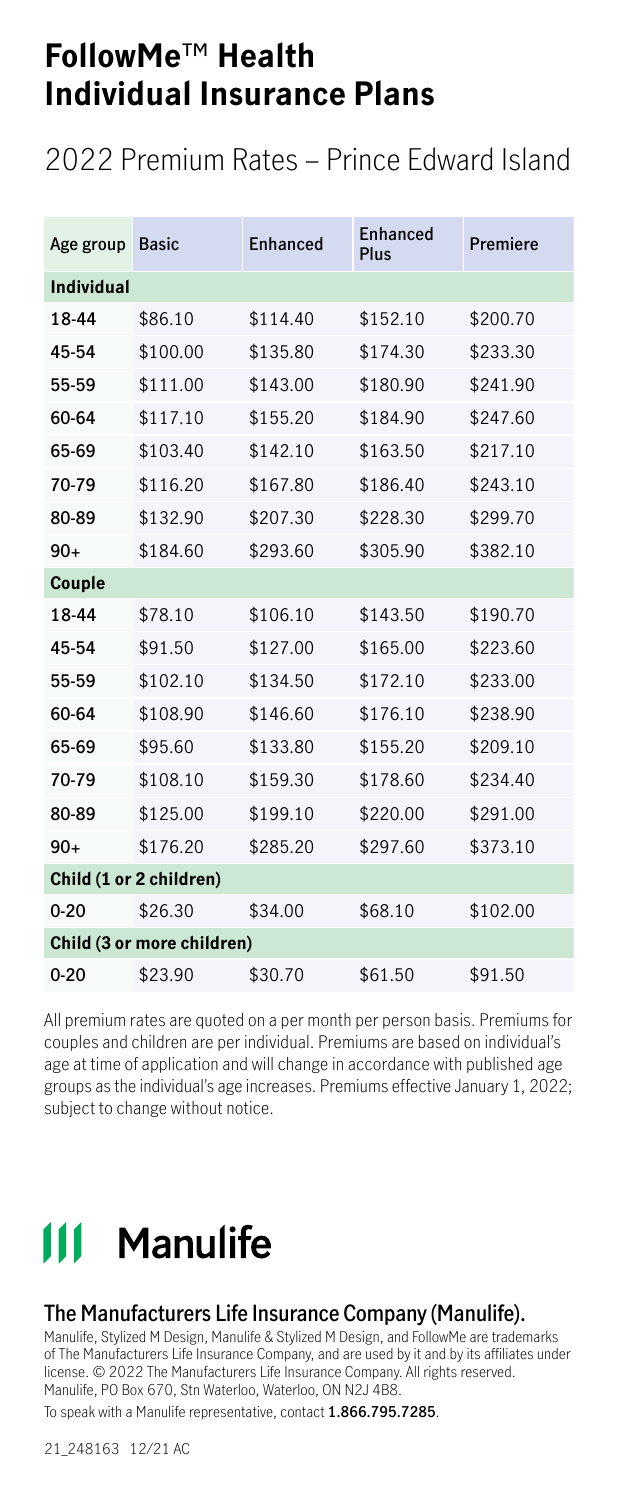### 2022 Premium Rates – Quebec

| Age group         | <b>Basic</b>               | <b>Fnhanced</b> | Enhanced<br>Plus | Premiere |
|-------------------|----------------------------|-----------------|------------------|----------|
| <b>Individual</b> |                            |                 |                  |          |
| 18-44             | \$68.40                    | \$88.50         | \$125.30         | \$168.80 |
| 45-54             | \$78.60                    | \$101.80        | \$138.80         | \$190.90 |
| 55-59             | \$86.80                    | \$107.10        | \$144.10         | \$198.10 |
| 60-64             | \$90.50                    | \$114.60        | \$144.40         | \$200.20 |
| 65-69             | \$87.90                    | \$111.00        | \$133.80         | \$185.00 |
| 70-79             | \$97.40                    | \$122.90        | \$143.10         | \$207.70 |
| 80-89             | \$109.30                   | \$164.50        | \$188.30         | \$274.20 |
| $90+$             | \$147.40                   | \$229.80        | \$245.70         | \$336.80 |
| Couple            |                            |                 |                  |          |
| 18-44             | \$60.40                    | \$80.30         | \$116.70         | \$158.90 |
| 45-54             | \$70.10                    | \$93.10         | \$129.90         | \$181.60 |
| 55-59             | \$78.50                    | \$98.50         | \$135.40         | \$189.20 |
| 60-64             | \$81.90                    | \$105.90        | \$135.80         | \$191.80 |
| 65-69             | \$80.10                    | \$102.90        | \$126.00         | \$177.10 |
| 70-79             | \$88.80                    | \$115.60        | \$136.00         | \$199.90 |
| 80-89             | \$101.20                   | \$156.00        | \$179.70         | \$265.70 |
| $90+$             | \$139.50                   | \$221.40        | \$237.10         | \$327.60 |
|                   | Child (1 or 2 children)    |                 |                  |          |
| $0 - 20$          | \$14.40                    | \$19.20         | \$51.70          | \$80.90  |
|                   | Child (3 or more children) |                 |                  |          |
| $0 - 20$          | \$12.90                    | \$17.50         | \$46.70          | \$72.50  |

All premium rates are quoted on a per month per person basis. Premiums for couples and children are per individual. Premiums are based on individual's age at time of application and will change in accordance with published age groups as the individual's age increases. Premiums effective January 1, 2022; subject to change without notice.

# **111 Manulife**

#### **The Manufacturers Life Insurance Company (Manulife).**

Manulife, Stylized M Design, Manulife & Stylized M Design, and FollowMe are trademarks of The Manufacturers Life Insurance Company, and are used by it and by its affiliates under license. © 2022 The Manufacturers Life Insurance Company. All rights reserved. Manulife, PO Box 670, Stn Waterloo, Waterloo, ON N2J 4B8.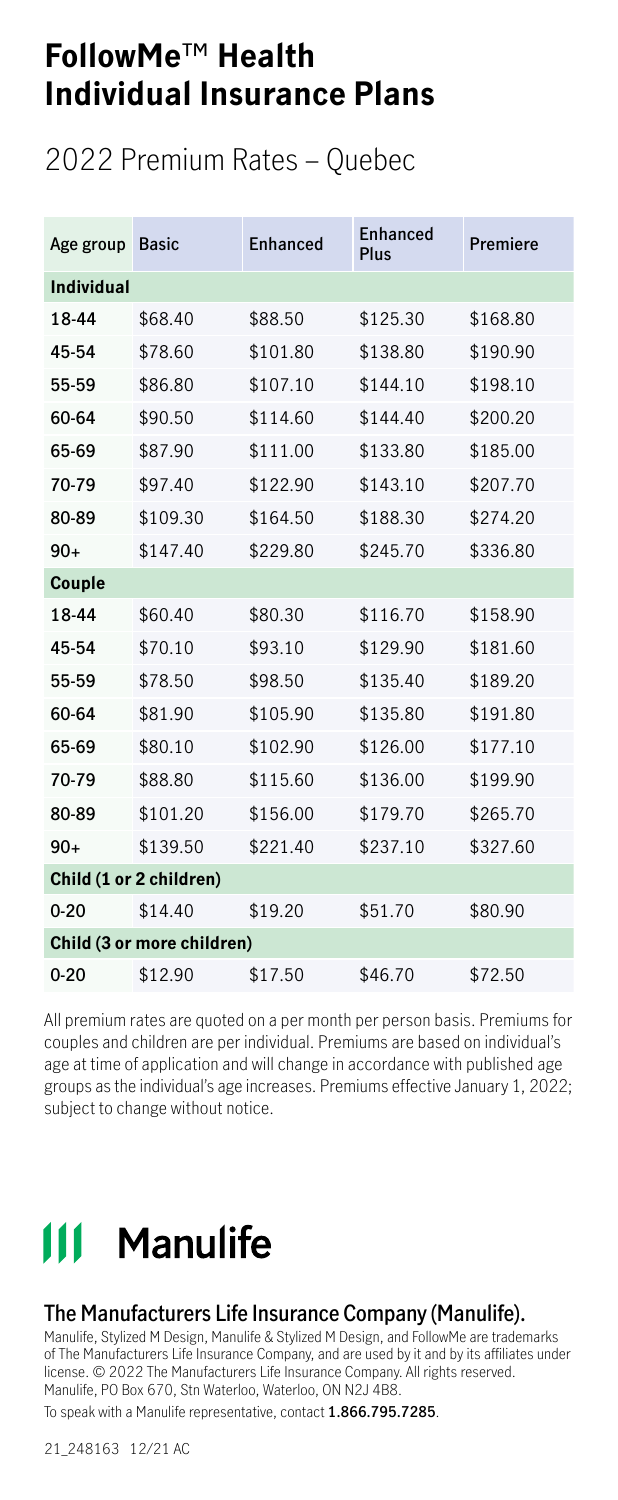### 2022 Premium Rates – Saskatchewan

| Age group         | <b>Basic</b>               | <b>Fnhanced</b> | Enhanced<br>Plus | Premiere |
|-------------------|----------------------------|-----------------|------------------|----------|
| <b>Individual</b> |                            |                 |                  |          |
| 18-44             | \$78.70                    | \$104.00        | \$135.40         | \$179.00 |
| 45-54             | \$90.50                    | \$121.60        | \$153.50         | \$205.80 |
| 55-59             | \$100.80                   | \$129.00        | \$160.00         | \$214.10 |
| 60-64             | \$106.00                   | \$139.30        | \$162.70         | \$219.20 |
| 65-69             | \$90.00                    | \$114.00        | \$139.50         | \$170.70 |
| 70-79             | \$100.40                   | \$134.50        | \$160.30         | \$193.20 |
| 80-89             | \$122.90                   | \$179.30        | \$199.90         | \$242.30 |
| $90+$             | \$152.80                   | \$259.40        | \$269.00         | \$272.90 |
| Couple            |                            |                 |                  |          |
| 18-44             | \$70.70                    | \$95.80         | \$126.70         | \$169.30 |
| 45-54             | \$81.90                    | \$113.10        | \$144.60         | \$196.30 |
| 55-59             | \$92.10                    | \$120.40        | \$151.10         | \$205.20 |
| 60-64             | \$97.70                    | \$131.00        | \$155.20         | \$210.50 |
| 65-69             | \$82.90                    | \$107.70        | \$132.80         | \$164.40 |
| 70-79             | \$93.40                    | \$127.90        | \$153.70         | \$186.50 |
| 80-89             | \$115.90                   | \$172.40        | \$192.80         | \$235.40 |
| $90+$             | \$145.70                   | \$251.60        | \$261.10         | \$266.10 |
|                   | Child (1 or 2 children)    |                 |                  |          |
| $0 - 20$          | \$24.00                    | \$30.80         | \$59.40          | \$89.00  |
|                   | Child (3 or more children) |                 |                  |          |
| $0 - 20$          | \$21.50                    | \$27.70         | \$53.40          | \$80.00  |

All premium rates are quoted on a per month per person basis. Premiums for couples and children are per individual. Premiums are based on individual's age at time of application and will change in accordance with published age groups as the individual's age increases. Premiums effective January 1, 2022; subject to change without notice.

# **111 Manulife**

#### **The Manufacturers Life Insurance Company (Manulife).**

Manulife, Stylized M Design, Manulife & Stylized M Design, and FollowMe are trademarks of The Manufacturers Life Insurance Company, and are used by it and by its affiliates under license. © 2022 The Manufacturers Life Insurance Company. All rights reserved. Manulife, PO Box 670, Stn Waterloo, Waterloo, ON N2J 4B8.